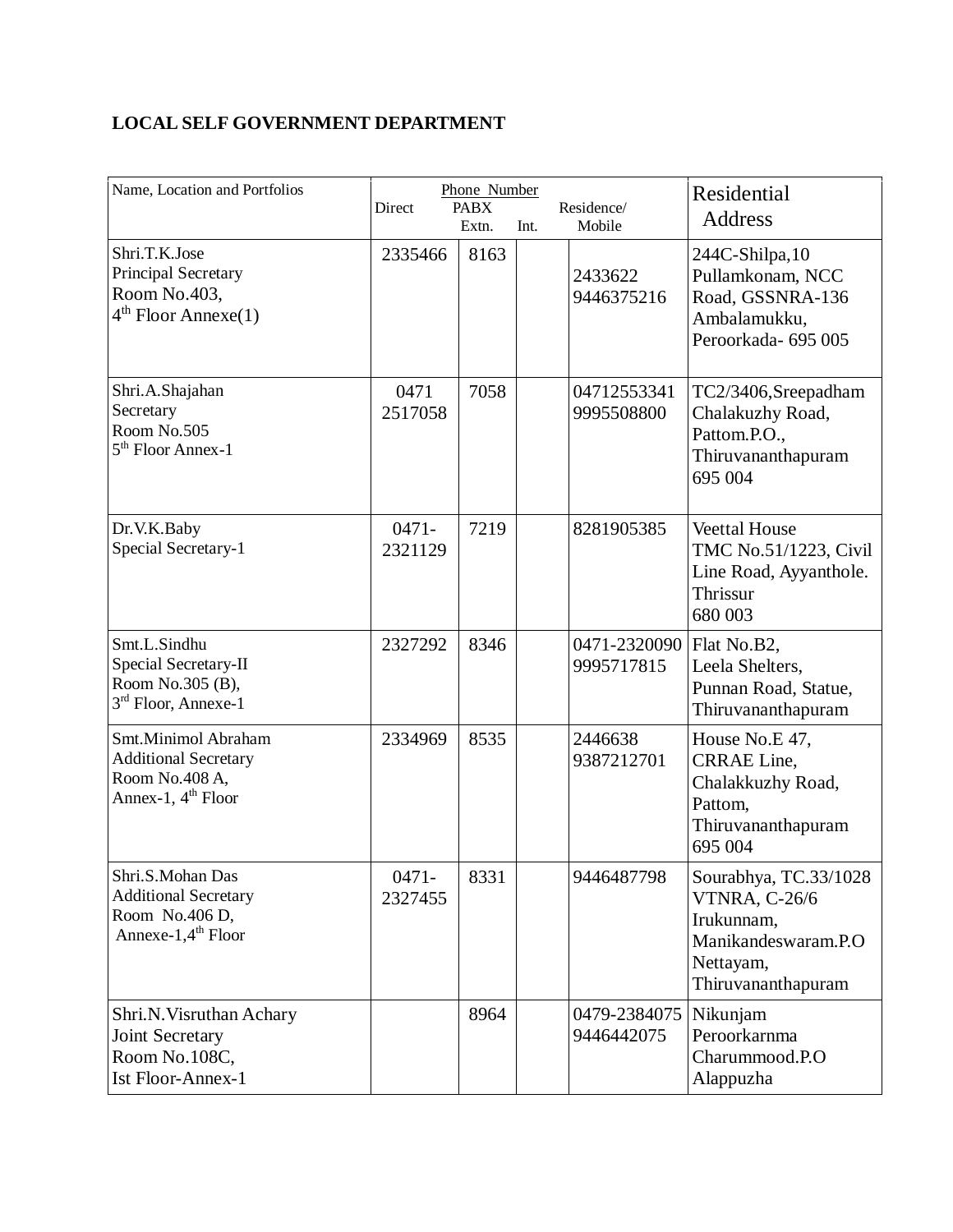| Smt.Stella little Flower.M.K<br>Joint Secretary<br>Room No.505-A,<br>$5th$ Floor Annex-1       | 2327553 | 7083 | 9497265661                 | Trinity<br>Aralummoodu<br>Aralummoodu.P.O<br>Thiruvananthapuram<br>695 123           |
|------------------------------------------------------------------------------------------------|---------|------|----------------------------|--------------------------------------------------------------------------------------|
| Shri.Rajeshkumar.M<br><b>Deputy Secretary</b><br>Room $No.305(A)$<br>3rd Floor-Annex-1         |         | 8537 | 9400430740                 |                                                                                      |
| Smt.Mini Mol.D<br><b>Deputy Secretary</b><br>3rd Floor-Annex-1                                 |         | 8059 | 9946553887                 | Bliss, AGRA 57/A<br>Nalanchira.P.O,<br>Thiruvananthapuram                            |
| Shri.Patsy Stephan<br>Deputy Secretary<br>$4th$ Floor-Annex-1                                  |         | 8615 | 0471-2432013<br>9447125473 | Pattassery<br>TC.4/2612(2)<br>Kairali Nagar<br>Kuravankonam<br>Thiruvananthapuram    |
| Shri.Santhosh Kumar.S.R<br>Deputy Secretary's Ist Floor-Annex-1                                |         | 8790 | 2373972<br>9446413972      | Vaishnavam<br>House No.38,<br>Ranni Lane<br>Peroorkada.P.O.<br>Thiruvananthapuram    |
| Smt.Sini.J.Shukkoor<br>Deputy Secretary<br>Room No.108 D<br>Annex-1- Ist Floor                 |         | 8567 | 9446303461                 | Mayooram,<br>Mosque Lane<br>Kumarapuram<br>Medical College.P.O<br>Thiruvananthapuram |
| Smt.Sreekala.C.S<br><b>Deputy Secretary</b><br>Room No.405-B<br>4 <sup>th</sup> Floor-Annexe-1 |         | 8778 | 9446073348                 | White Orchid<br>Apartments, St.Mary's<br>Lane, Pattom<br>Thiruvananthapuram          |
| Shri.Mohammed Riyaz<br><b>Deputy Secretary</b><br><b>Ist Floor-Annex-1</b>                     | 2335449 | 8651 | 9495020142                 | Ammus<br>RVRA-9<br>Kanjirampara.P.O<br>Thiruvananthapuram                            |
| Shri.V.S.Santhosh<br><b>Under Secretary</b><br>Room No.407<br>4 <sup>th</sup> Floor-Annex-1    |         | 8620 |                            | Ambili<br>RVRA-9<br>Kanjirampara.P.O<br>Thiruvananthapuram                           |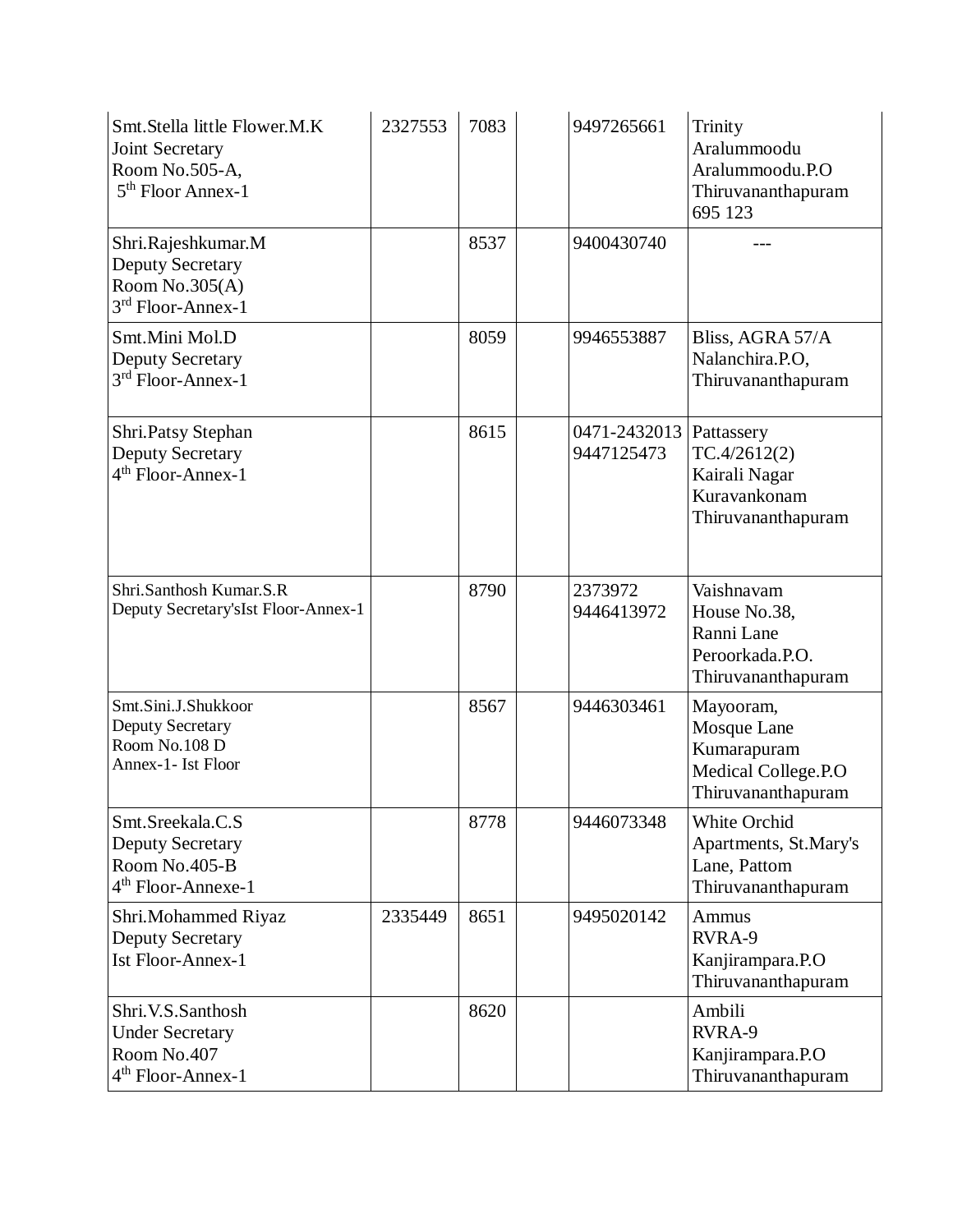| Smt. Haseena Beegum. A<br><b>Under Secretary</b><br>Room No.406 B<br>4 <sup>th</sup> Floor, Annexe-1 | 8505 | SAHA, Mangalapuram<br>Thonnakkal.P.O.<br>Thiruvananthapuram                                    |
|------------------------------------------------------------------------------------------------------|------|------------------------------------------------------------------------------------------------|
| Smt.Jayasree.L<br>Under Secretary's Room No.306<br>B<br>3 <sup>rd</sup> Floor, Annexe-1              | 8075 | Amaravathi,<br>T.C.15/2283<br>Lekshmi Nagar, Pattom<br>Thiruvananthapuram                      |
| Shri.Sreejith.V.P<br><b>Under Secretary</b><br>4th Floor-Annex-1                                     | 7078 | Flat No.521, Block 6<br>EMS Nagar, Pattoor,<br>Vanchiyoor.P.O<br>Thiruvananthapuram<br>695 035 |
| Smt.Leena.N.P<br><b>Under Secretary</b><br>Room No.108 A<br>Ist Floor, Annexe-1                      | 8661 | Sivapadmam,<br>VP 17/231 A, Pirayil<br>Peyad.P.O,<br>Thiruvananthapuram                        |
| Smt.Jayasree.M<br><b>Under Secretary</b><br>Ist Floor, Annexe-1                                      | 8612 | Smt.Gayathri<br><b>RRA 55 A</b><br>Ramapuram Lane<br>NCC Road,<br>Ambalamukku                  |
| Shri.Manoharan.P.V<br>Under Secretary's Room NO.406<br>$F, 4th Floor-Annex-1$                        | 8583 | Govt.Qtr.No.37/432<br>Melarannoor<br>Kavamana.P.O.<br>Thiruvananthapuram<br>695 002            |
| Shri.Pappachan.S<br><b>Under Secretary</b><br>$5th$ Floor-Annex-1                                    | 8539 | Panavila Veedu<br>Mylom.P.O,<br>Inchakkadu<br>Kottarakkara                                     |

## **SECTIONS**

| AA        | 8879 | I <sup>st</sup> Floor, Annex-1 |
|-----------|------|--------------------------------|
| AB        | 8907 | I <sup>st</sup> Floor, Annex-1 |
| <b>AC</b> | 8151 | I <sup>st</sup> Floor, Annex-1 |
| DA        | 7022 | I <sup>st</sup> Floor, Annex-1 |
| DB        | 8083 | 3 <sup>rd</sup> Floor, Annex-1 |
| DC        | 8687 | $4th$ Floor, Annex-1           |
| DD        | 7013 | $Ist$ Floor, Annex-1           |